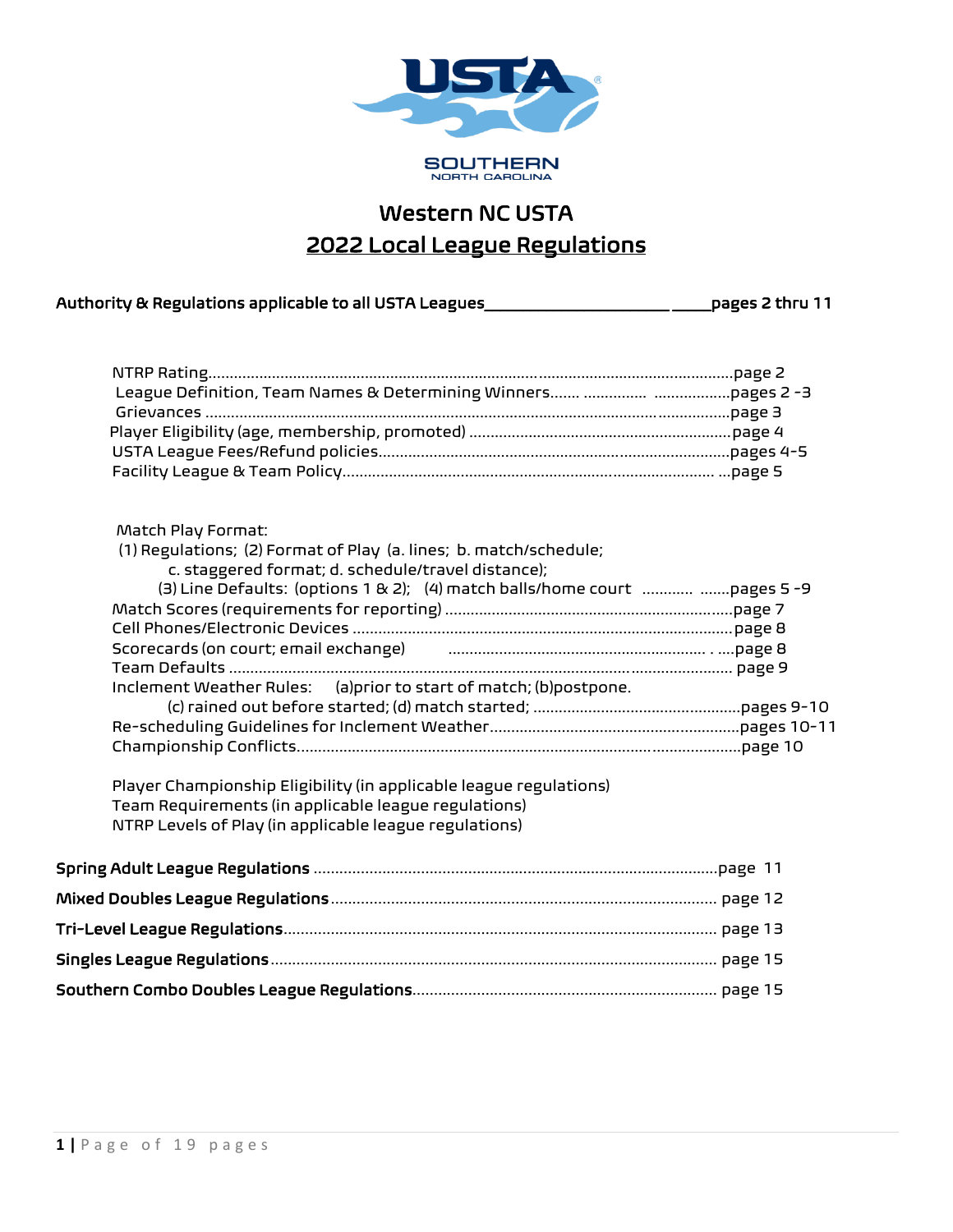# LOCAL LEAGUE REGULATIONS

#### A. AUTHORITY

Western NC USTA Local League Regulations are subject to the governing bodies of the United States Tennis Association, Southern Tennis Association, North Carolina Tennis Association, and the local Western NC CTA (currently known as Mountain League CTA). Local League Coordinator, in conjunction with the North Carolina Director of Adult League Tennis, has the authority to interpret the Western USTA League Tennis Rules.

a. NTRP Rating: The National Tennis Rating Program (NTRP) is the official system of rating levels for USTA leagues. Player with a 2019, 2020 or 2021 computer rating must use that rating or above to participate. Player aged 60 or above with a 2020 or 2021 computer rating must use that rating or above to participate. Players without a valid NTRP rating, or who never received an NTRP rating are required to selfrate per NTRP guidelines shown on TennisLink.

Local League Coordinator *does not* handle NTRP grievances. NTRP grievances should be forwarded to the address shown on www.nctennis.com. IMPORTANT: Players who omit information regarding a player's tennis history may SUBJECT the player, the captain and/or others who condoned inaccurate selfrating to sanctions and/or disqualification.

#### b. Definition of Leagues and Determining Winners

1. League Definition: A local league shall consist of a minimum of two (2) teams at a specific level of competition. Advancement to a state championship is not permitted if this requirement is not met, except for the following divisions or age groups are permitted to advance directly to state championships if they are the only local team:

- USTA Adult League 65 & over teams
- USTA League Mixed Doubles: 55 & over and 65 & over teams
- NCTA Singles League: All levels
- Tri-Level: All levels
- Southern Combo Doubles: All levels

Teams that may advance directly to a State Championship must be added to TennisLink with the minimum number of players required to form a team registered no later than the dates in the specific league regulations. If the team is not added prior to the Initial Roster Deadline of the Local League, the LLC must contact the State League Coordinator to notify that a team has been added. Failure to notify the State League Coordinator may result in the team not added to the State Championship schedule.

Teams that are participating in qualifying events must have the minimum number of players registered on TennisLink no later than their league's Initial Roster Deadline. An exception may be made if a team needs to be added to provide competition for a single state team.

Teams that advance directly to a State Championship OR are participating in a qualifying event are required to maintain their roster on TennisLink with majority of players from within the league area that they are representing. For example, a roster of 15 players must have a minimum of 8 players residing within the league boundaries. An exception can be made if a team is formed by the State League Coordinator to qualify a team.

Teams that advance directly to a State Championship OR are participating in a qualifying event are required to maintain their rosters with at least 40% of players at the designated NTRP level of play. Leagues (and levels) that utilize combined ratings, for example Mixed Doubles or Adult League 55 & Over 9.0, and Tri-Level League teams are excluded.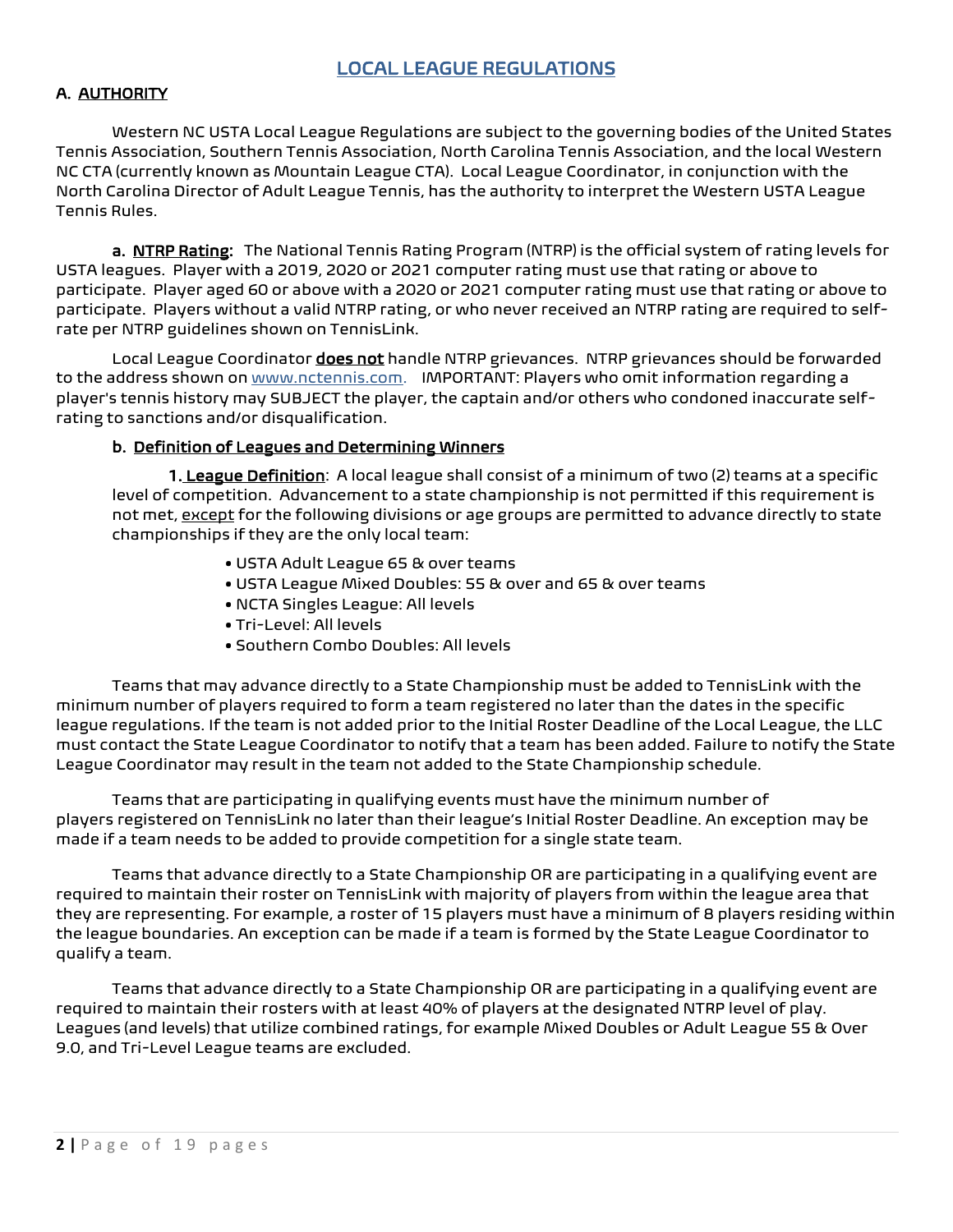If a level of USTA League Adult 18 & over, 40 & over, or 55 & over consists of only two teams in a level of play, each team must maintain its roster with at least 40 percent of its players at the designated NTRP level of play. This rule does not apply to the Adult 55 & over and 65 & over 9.0 league.

In levels where a team is advancing directly to the state championships additional players may be added to the TennisLink roster no later than the dates in the specific league regulations.

2. Team Names: All USTA and social league teams will be titled in the computer system using the following format: (1st) WNC (for area), (2<sup>nd</sup>) first initial of name and last name. Example: Joe Jones team would be WNCJ Jones.

3. Winners: The League Champion will be determined by the team with the best record. In the event of ties in the flight championship, the ties will be broken as follows: (1st) winner of the most individual matches; (2nd) head-to-head winner; (3rd) loser of the fewest number of sets; (4th) loser of the fewest number of games; (5th) highest percentage (%) of games won vs. games played and (6th) method TBD.

In local league levels where applicable, playoffs will be played to determine the local champion. The following USTA North Carolina championship procedures will apply to the WNC Local League flight playoffs:

(a) Matches are best of two sets; match tiebreak (1st to 10, win by 2) in lieu of 3rd set).

(b) 12-point set tiebreak (1st to 7, win by 2) will be used at 6 all in each set.

(c) Coman format will be used for all set and match tie-breaks.

(d) Coordinator may alter format, court surface and scoring method, if necessary.

(e) All USTA Official Rules of Play, USTA, Southern and North Carolina Regulations, the USTA Code of Conduct and USTA Point Penalty System for lateness will be enforced.

(f) In the event of inclement weather, a team match is postponed following the exchange of lineups, the original lineups will stand. Only the courts that have begun play (first point played) will stand. Any other court, including defaulted courts and courts in warm-up only, may be changed.

(g) In the event of inclement weather that prevents the completion of the playoff match before the end of the local season and an alternate facility is unavailable, the winner of each individual court will be determined by the total number of games won. Incomplete games will not be included in the total. Should the number of games won by each team in an individual match be equal, the winner will be determined by coin toss.

(h) All players in the playoff match must be current USTA members and listed on the original roster on TennisLink.

(i) All players in the playoff match must have played the minimum number of matches required to be eligible for state championship, prior to local championship.

(j) Teams are allowed to substitute players once a lineup has been exchanged/turned in only due to injury or illness during the warmup. Substitute players must be on site and read to play. Teams substituting a player may not change their lineup but may only substitute a player in the affected position. Substitutions are not allowed for no-shows. Once a match has begun, substitutions are no longer allowed.

(k) Five minutes warm up, including serves will be observed.

(l) One medical time out is allowed for heat-related conditions and cramping per player.

# c. Grievances

Procedures for filing a grievance are outlined in the 2022USTA League Tennis Regulations. The Western NC USTA League Tennis Grievance Committee and the Grievance Appeal Committee members are selected from the following: (1) Western NC Adult League Committee, board members of the Mountain League CTA and at large members of the Western North Carolina applicable USTA Leagues as selected by the Local League Coordinators. Additional committee members can be selected as needed by the Local League Coordinators.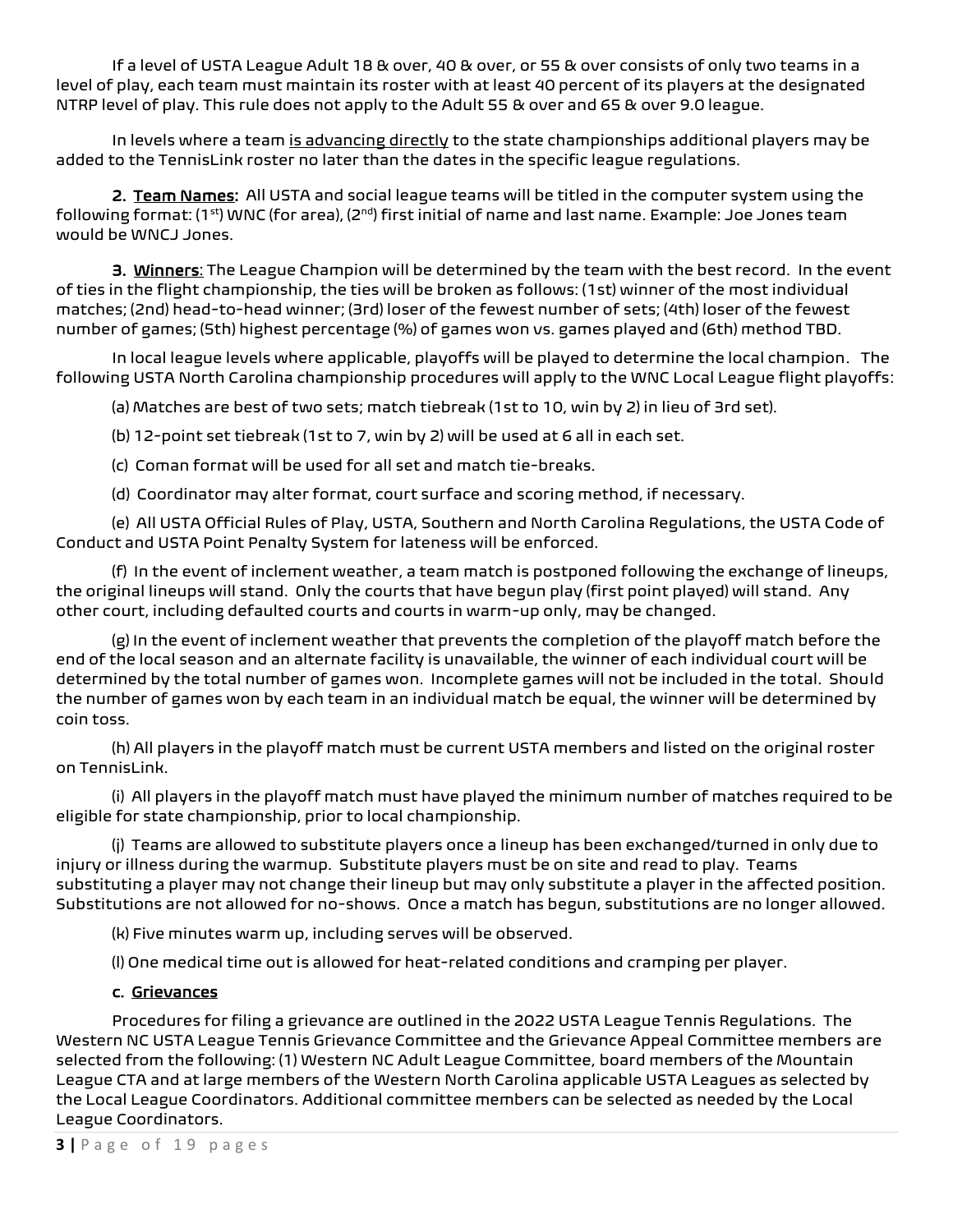2022 WNC Grievance Committee: Kathy Wrenn, chair, Michael Eubanks, Patti Griffith.

2022 WNC Grievance Appeal Committee: Judy Eubanks, chair, Betty Hollingsworth, Sharlyn Aamodt.

# B. PLAYER ELIGIBILITY REQUIREMENTS

a. USTA Membership: All USTA league team players must be current members of the USTA. Refer to the specific league for membership date requirements. Renewals are not allowed during the local league season. If a team progresses to a championship, players are required to have current USTA memberships through the championship.

b. Age Requirement: Players must reach the following ages by 12/31/2022 to compete in the USTA leagues listed as follows: 40 & over - 40 years; 55 & over - 55 years; 65 & over - 65 years, 70 & over - 70 years. As per USTA League Regulation, 1.04E(3) Players must be 18 years of age PRIOR to participating in the USTA League program.

c. Promoted Players: (as per NC Regulations)

(1) A promoted player during local league play may request moving to another team providing a team is available and time permits. If that team is full, the promoted player may request a waiver regarding number of players on a roster. The NC Director of Adult League Tennis must approve this waiver.

(2) Teams losing a player to NTRP promotion may be provided an exception to allow for adding a player to their roster in the following cases: (a) registration has closed; (b) their team had the maximum number of players allowed on the roster; and (c) the player may not be a self-rated player.

# C. USTA LEAGUE FEES & REFUND POLICY

Refund Policy Statement: There will be no refunds given due to cancellation or suspension of League or Championship play due to acts of God, war, government regulation or order, pandemic (including, but not limited to, COVID-19), terrorism, natural disaster, or any other emergency beyond USTA NC's control, foreseeable or unforeseeable, which makes it illegal or impossible to offer or continue any USTA Adult League Tennis programming.

a. League Fees: The local league fee is \$25 per player and is paid on TennisLink when registering for a team. Fee includes \$6 NC state tax, \$3 TennisLink user fee and \$16 local league fee.

b. League with Local League Play: Refund requests for Local Fees and State Head Tax charges must be made to the Local League Coordinator prior to the team's first scheduled match. Requests must be made in writing. The TennisLink fee is non-refundable. The Local League Coordinator will hold all requests and submit one list to the State League Coordinator by the refund deadline. One check will be sent to the LLC or CTA, who will issue individual checks to the players. Any team dropping out of a league after Initial Roster Deadline for that league will forfeit any registration fees paid and a grievance may be filed.

c. League with direct advancement to State Championships: Refund requests for Local Fees and State Head Tax charges must be made to the Local League Coordinator prior to the Deadline to Add a Team Advancing Directly to State Championship as noted in the chart below. Requests must be made in writing. The TennisLink fee is non-refundable. The Local League Coordinator will hold all requests and submit one list to the State League Coordinator by the refund deadline. One check will be sent to the LLC or CTA, who will issue individual checks to the players.

d. Championships: Refund requests for registrations fees to any USTA North Carolina State Championship must be made in writing prior to the first scheduled match of the tournament, whether the level in question has begun play or not. Requests should be sent to the State League Coordinator. All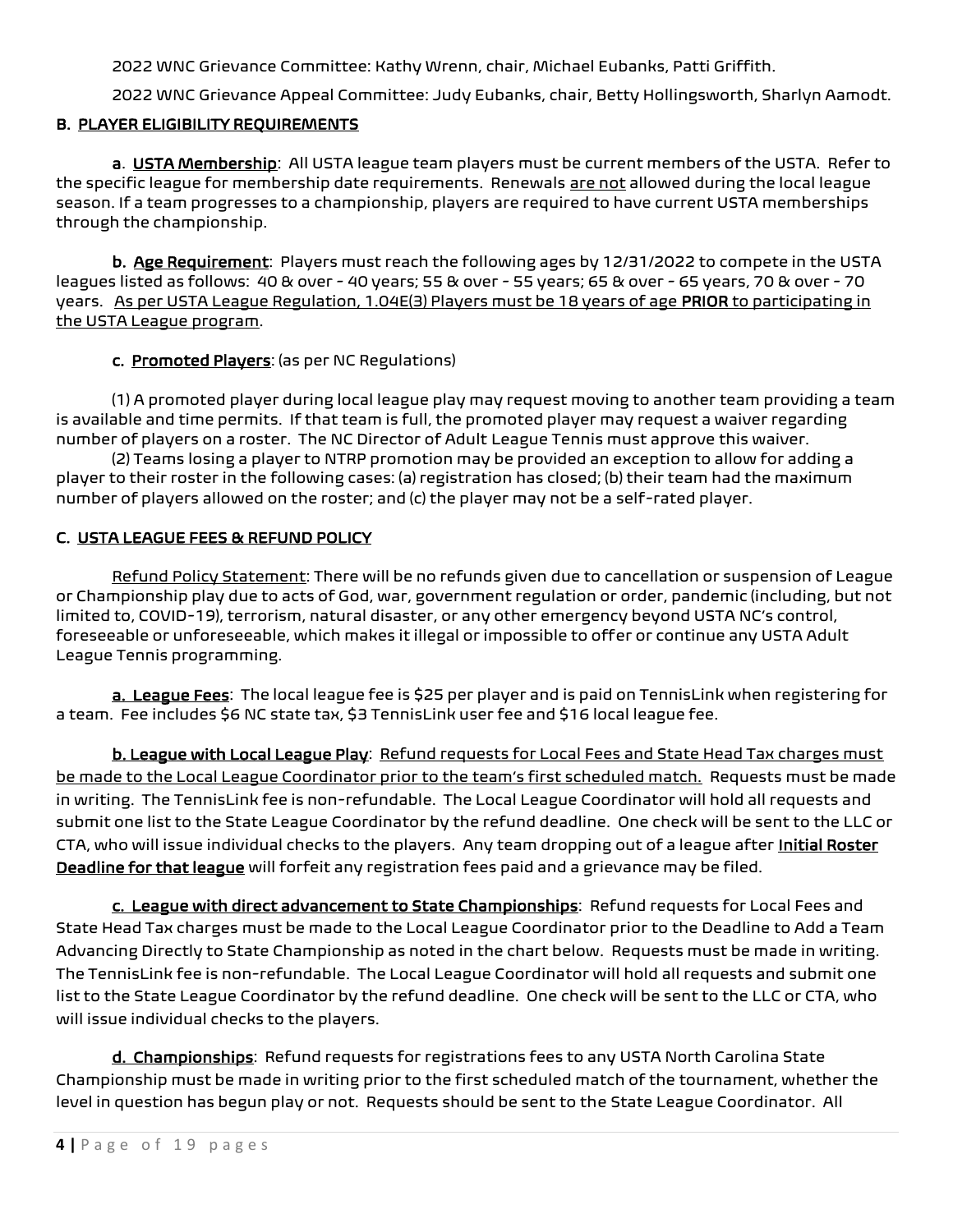refunds will be credited to the credit card used to pay the registration fee. Refunds will be credited the week after the conclusion of the tournament.

# D. FACILITY LEAGUE & TEAM POLICY

Players and facilities should be aware that multiple teams in certain flight levels that play on the same day and time may be subject to limited courts at their facility. Teams may or may not have equal home/away matches due to this scheduling issue. Teams and facilities are required to plan arrangements for use of optional courts or other facilities for more equitable home/away matches if the home facility is not available.

(1) CANCELLATION OF COURT REQUIREMENT: Teams are required to give proper notice to facilities of your cancellation of a scheduled match. It is noted that inclement weather does not fall under this cancellation regulation. Proper Notice is defined as and includes ALL OF THE FOLLOWING: eight (8) hours in advance, a phone call and email notifying the facility of said cancellation and receipt of confirmation from the facility. In the event a team does not give proper notification of cancellation of a match reservation, a facility manager/director/owner may request a grievance be filed against a team or captain by the LLC or Assistant LLC with the WNC USTA Grievance Committee.

# E. MATCH PLAY

(1) REGULATIONS Match play is governed by USTA League Regulations, Southern Tennis Association Regulations, North Carolina Tennis Association Regulations, "The Code" and the Western NC Local League Regulations.

a. Spectators may not aid in line calls or in determining the correct score.

b. Each team must have a captain or acting captain present at every match. In the event of rescheduled matches where individual player(s) are playing a scheduled make-up match for their respective line only, and the match scorecards have already been exchanged between the captains, these lines may be played without a captain or acting captain present at the match.

## (2) FORMAT OF PLAY

Team matches consist of the following:

a. Lines of Play see specific league regulations for line of play information.

## b. Match Play and Schedule Format

Each team, in its entirety, must show up ready to play at the time of the match and forfeits will be decided at that time. Forfeits will be from the bottom up, line 3 doubles if a 3-court match or line 2 singles or line 3 doubles if a 5-court match. If BOTH captains agree in advance to reschedule a match they may do so if the match is completed, and scores are entered in TennisLink BEFORE OR BY THE ORIGINAL MATCH DATE. Captains are responsible for cancelling the originally scheduled courts and for reserving courts for the rescheduled time. If captains mutually agree to schedule ahead of time and the team agreeing to the matches may only be rescheduled after the original match date due to inclement weather or championship conflict. Any matches played after the original match date (unless due to inclement weather or championship conflict) will be scored as double defaults. IT IS HEREBY NOTED that in matches not affected by inclement weather issues or championship conflicts, captains DO NOT have to agree to reschedule individual lines or matches ahead of the scheduled match date.

## c. Staggered Match Format

A staggered match scheduled by the Local League Coordinator will have the following format:

5 court matches: Lines #1 and #2 singles and Line #1 doubles play first, then when court(s) become available, the #2 doubles and #3 doubles play.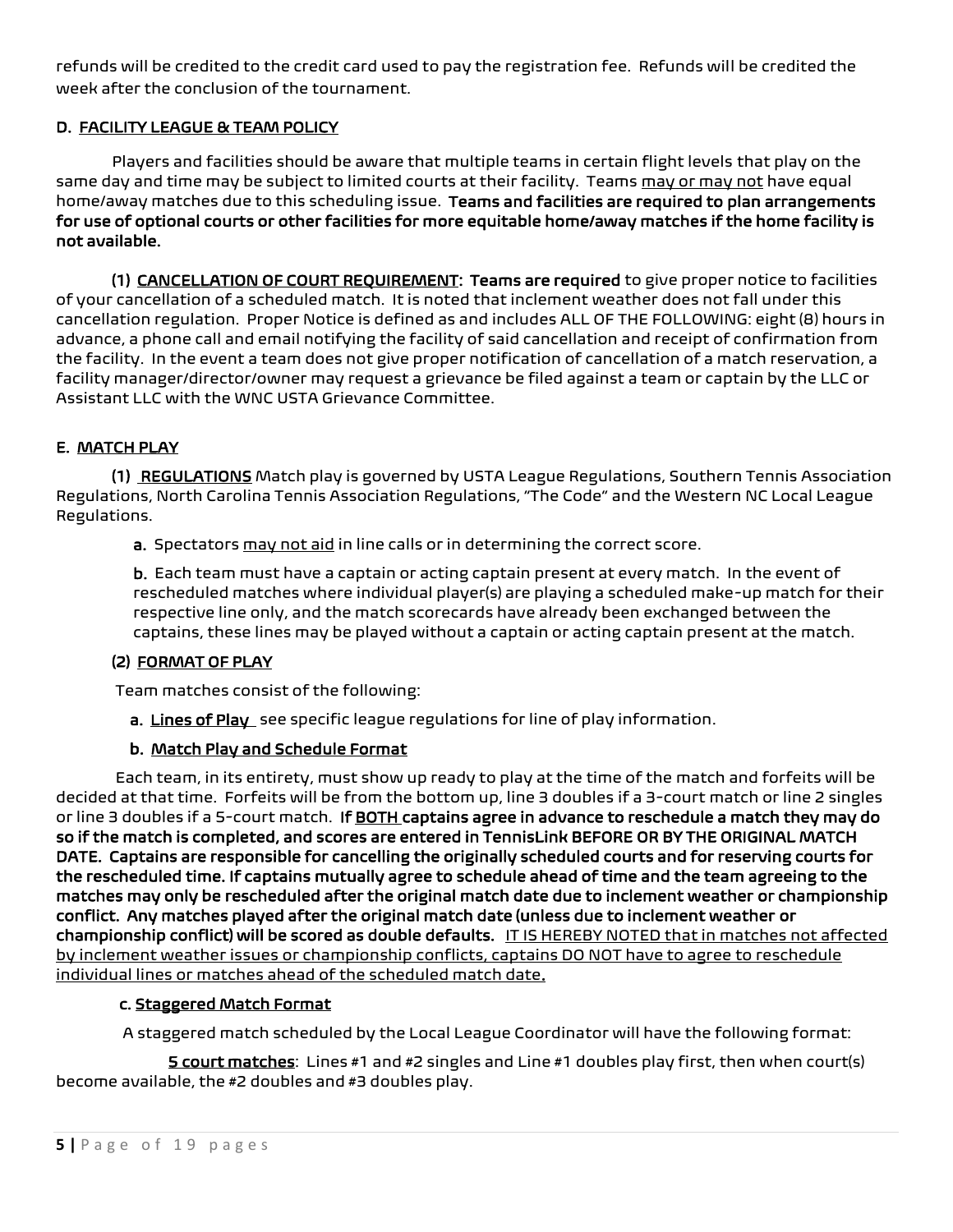3 court matches: (3 doubles format) Line #1 doubles and #2 doubles play first, then line #3 doubles when a court becomes available. (Note - 18 & O 2.5 & 5.0 format) Line #1 singles and #1 doubles play first, then line #2 doubles when a court becomes available.

The entire team must be present before an individual match may begin, EVEN IN STAGGERED MATCHES. The only exception allowed would be mutual joint agreement by both team captains 24 hours in advance in written email form allowing the following formats: 5 court matches would allow #2 and #3 doubles lines to arrive one (1) hour later; 3 court matches would allow #3 line to arrive one (1) hour later.

# d. Match Schedules - Travel Distance

Travel distances for teams in the Western NC league may be up to approximately 75 miles, depending on the participating teams in the flight. Captains in flights with team facilities more than 50 miles from each other should report to the league coordinator the status of their team's ability to drive to away matches. Coordinator will check with captains in flights with more than 50 miles to drive for matches and may offer the teams the following options:

 Option (1): In flights with a minimum of six (6) teams in the flight, the league coordinator may choose to divide the flight into two sections if the number of teams allows for equitable distribution of teams. However, each section must contain the minimum of three (3) teams to be a valid section. Flights with less than six (6) teams may be offered Option 2 below. Section One shall consist of teams located in Rutherford, Polk, Henderson and Transylvania Counties and Section Two shall consist of teams located in Buncombe, Haywood, and McDowell Counties. If Option I is used, a playoff between the champions of each section will determine the flight championship.

 Option (2): Captains who have matches scheduled more than 50 miles from each team facility during the week may reschedule said matches to a weekend date of mutual agreement prior to the original match date or to a weekend date of mutual agreement up to two weeks after the original match. Said captains may also agree to play said match at a neutral location if desired. Said neutral location will be obtained and reserved by the captains.

## . (3) LINE DEFAULTS

Defaults will be "from the bottom up", defaulting the lowest positions first. The chart below shows which courts are to be defaulted first in the different match types.

| Match Type                     | <b>Courts to be Defaulted First</b> |
|--------------------------------|-------------------------------------|
| 2 Singles, 3<br><b>Doubles</b> | #2 Singles or # 3 Doubles           |
| 1 Singles, 2<br><b>Doubles</b> | #1 Singles or #2 Doubles            |
| 3 Doubles                      | #3 Doubles                          |

#### A team must be able to field enough courts to win the match (field 3 courts for a 5-court match: field 2 courts for a 3-court match). If a team fails to do so, the entire match (all courts) is deemed defaulted.

If both teams have the minimum number of players available to play, but the combination of individual defaults by the two teams would result in the majority of matches not being played (valid team match), the teams must follow the procedure below:

The first course of action would be for both captains to agree on what individual matches, based on the number of players present, or to be present, can be played to constitute a valid team match. Once that is determined, both captains will re-exchange scorecards.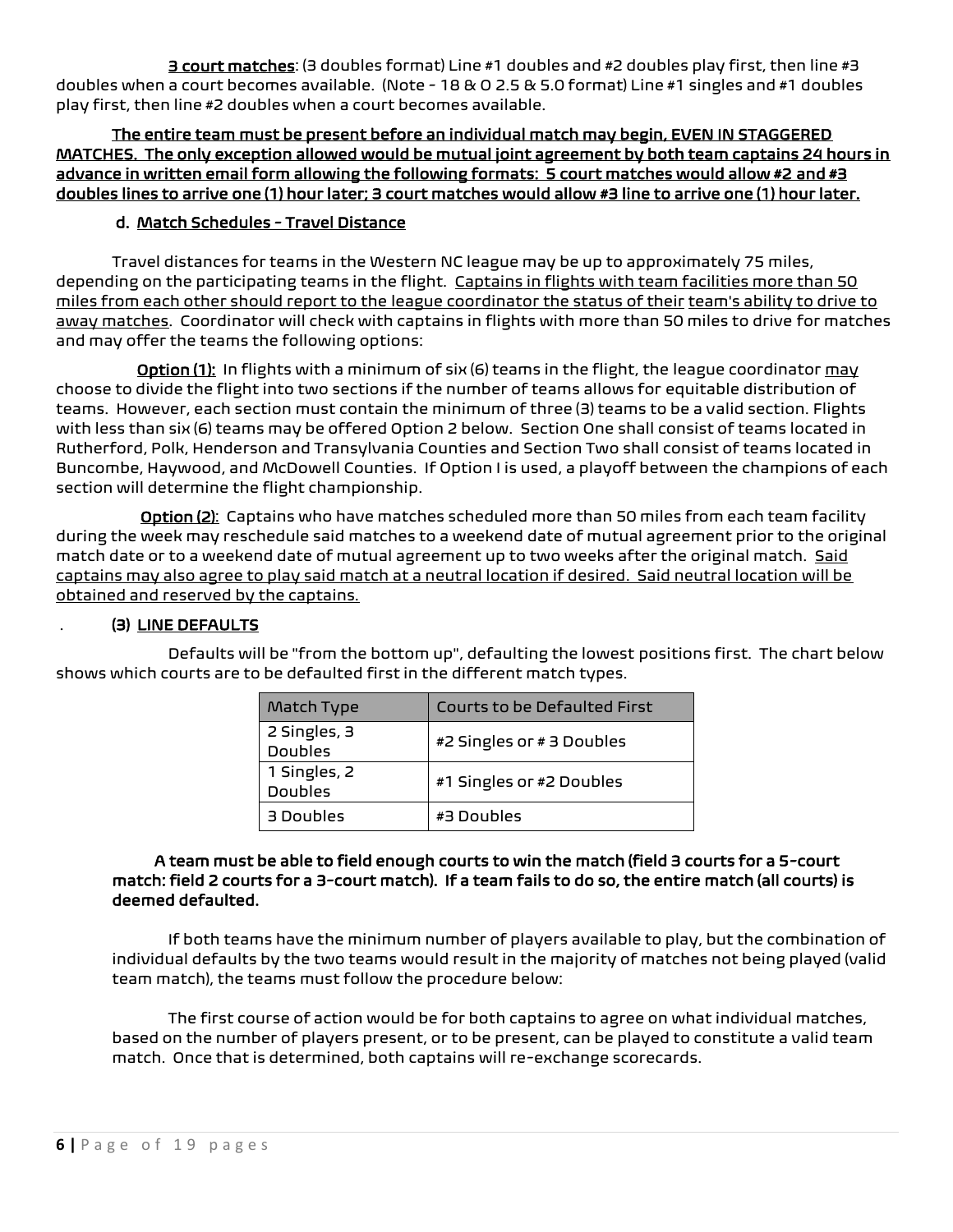If both captains cannot come to an agreement on what lines will be played to constitute a valid team match, based on the number of players present, or to be present, then the following individual matches will be assigned in sequential order to be played:

| Format               | Required Matches in<br>sequential order                                                     | Minimum # of Players<br>Required for Each<br>Team in Valid Team<br>Match |
|----------------------|---------------------------------------------------------------------------------------------|--------------------------------------------------------------------------|
| 2 singles, 3 doubles | #1 and #2 singles, and<br>#1 doubles (priority);<br>#2 doubles if enough<br>players present | 4                                                                        |
| 1 single, 2 doubles  | #1 singles and #1<br>doubles                                                                | 3                                                                        |
| 3 doubles            | #1 and #2 doubles                                                                           | 4                                                                        |

# If these procedures are not followed and the resulting scorecard shows an invalid team match, both teams will be charged a full team default.

If a team shows up without the minimum number of players required for the team match based on the number of players present, or to be present, it will be a full team default in favor of the opponents. Please refer to the National Regulation 2.03L on team default procedures.

# (4) MATCH BALLS & HOME COURT

The home team will supply new balls, labeled USTA approved. If a home team has several court surfaces for play, the home and visiting captain MUST AGREE IN ADVANCE of the start of the match on the court surfaces to be used (see USTA Southern regulation 1.04D(6). The home captain must notify the visiting captain, prior to the exchange of lineup, which court surfaces are available, and a mutual decision will be made prior to exchange of scorecards for each line to be played on which court surface. If indoor courts are used as part of the regularly scheduled courts for a match regardless of weather, it is the responsibility of the home team to pay for the indoor courts. The home captain should notify the visiting captain in writing, one week in advance of the match, which positions will be played indoors. IT IS NOTED that facilities, at their discretion, may change the location of matches (example, dual facilities may move a match from one location to the other to provide available courts. Notification of change of location should be made at last eight (8) hours ahead of the scheduled match(es) time. IT IS FURTHER NOTED that facilities, at their discretion, may move matches from clay courts to hard courts or vice versa, as needed. For age divisions 55 and 65 & over, if a match is moved to hard courts due to facility demand, teams may choose to use an alternate site, or reschedule within two weeks of the originally scheduled match. The reschedules option applies only to matches moved by the facility.

# (5) MATCH SCORES

Captains should print and use a TennisLink scorecard for recording scores at USTA league matches. The match point will be awarded to the team winning the most positions within the match.

a. Players should immediately report results of their match to their captains.

b. After completion of the team match, the captains should confirm the player names and scores with each other and sign each other's scorecard to avoid disputed player or score reporting.

c. Winning captains should enter scores in the TennisLink system within 48 hours after the completion of the match. Losing captains should check the entry of scores and confirm the match in TennisLink. Any disputes and notifications of errors must be made known via email to the Local League Coordinator and the captain of the opposing team no later than two weeks after the match was completed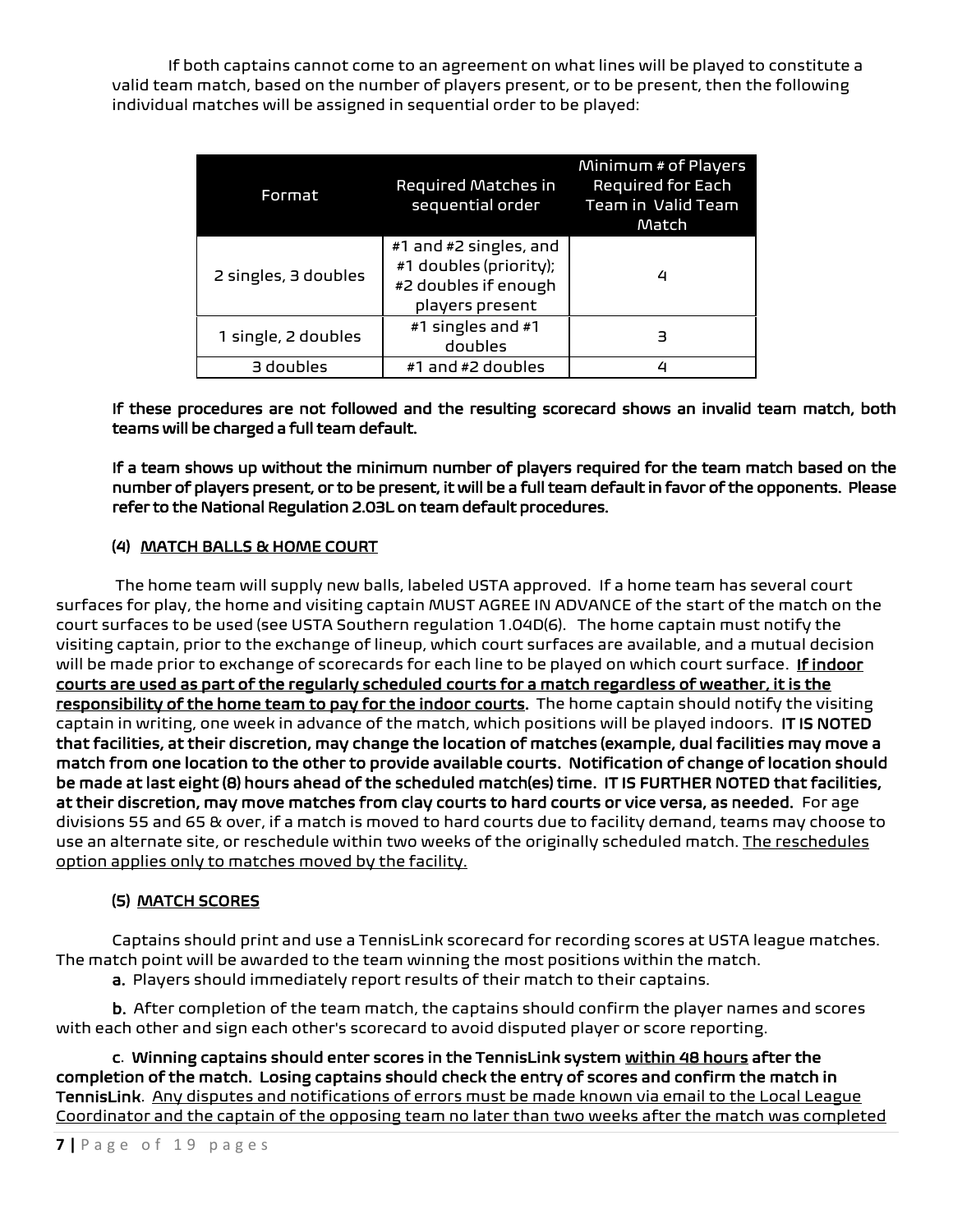or the scores will stand. Note - if scores are not posted/confirmed within 48 hours, the Local League Coordinator may determine a winner of a league, based on the information reported.

d. Name changes and score changes WILL NOT BE corrected after the two-week deadline set out above.

# The final league match of the season score must be entered within 24 hours of that match's completion and confirmed.

SETS: All tiebreaks played will use the Coman format where players shall change ends after the first point and thereafter after every four points. 1<sup>st</sup> and 2<sup>nd</sup> set tie-breaks will follow the Coman format and are first team to 7 points, win by 2. In lieu of the  $3<sup>rd</sup>$  set, a first team to 10 points, win by 2 points Coman tie-break will be played.

BREAKS: There will be a two (2) minute break between sets. No coaching is allowed. A restroom break is permissible at any time, but preferably should take place on an odd game changeover, or between sets.

# (6) CELL PHONES/ELECTRONIC DEVICES

 Cell phones are not permitted to be turned on during play. As per 2016 Friend at Court, the USTA Handbook of Tennis Rules & Regulations, The Code, page 40, item 36 states: "A ringing cell phone is a deliberate hindrance; if an opponent's cell phone rings during a point, the player may immediately stop and claim the point." There is no penalty stated for a vibrating phone.

# (7) SCORECARDS

Prior to Match: Captain or acting captain, should print out a scorecard for use at the match. Captains or acting captains may access the scorecards for matches in their USTA TennisLink program.

On Court Exchange: Scorecards are to be exchanged when all players are on site and ready to play. Captains should mutually agree on the lineup at the time of exchange (scorecards are exchanged and filled in at the same time by the captains) and court assignments for each line of the match should be agreed upon before players are assigned to courts. Once the scorecard is exchanged, NO PLAYERS may be changed on the card unless due to injury or sudden illness during the warm-up or per item c. agreement below. It is suggested that captains always bring two (2) copies of the scorecard to the match to be used in the event the opposing captain does not bring a printed scorecard.

At the scheduled match time, if a player is not on site, the captains have 3 options to proceed with the scorecard exchange:

Option 1: Wait until the missing player is on site and ready to play (prior to the 15-minute default time), exchange scorecards and play the match. At the default time, if the player is still not on site and ready to play, the missing player would be moved to a default-able court (see charts, E. Match Play, (3) Line Defaults.), scorecards would then be exchanged, and play would begin. OR

Option 2: Captains can agree to exchange scorecards and begin play with the lineups as-is. Default rules will apply (See National Reg. 2.03 K and Q&A). OR

Option 3: Substitute a missing player with an eligible player that is on site and ready to play but is not listed on the original scorecard. Substitutions must be made prior to the 15-minute default time and can only be exchanged for the missing player in the original lineup.

After completion of the team match, the captains should confirm the player names and scores with each other and sign each other's scorecard to avoid disputed player or score reporting.

**Email Scorecard Exchange:** The only time scorecards should be exchanged by email is if a scheduled match is rained out and the teams do not have an agreeable date on which the players can meet to compete at the same time. It is allowable for captains to coordinate with their individual lines and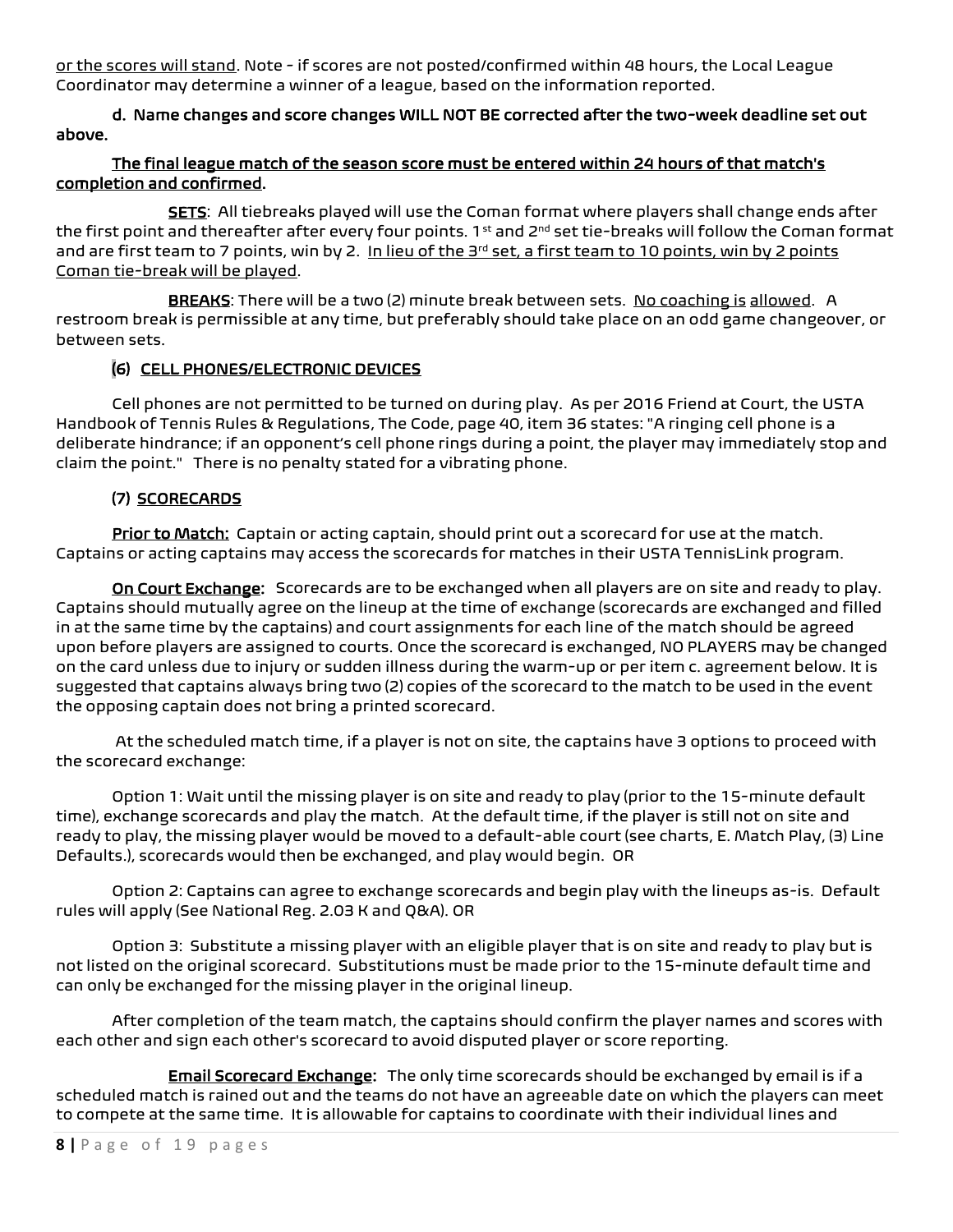exchange the date, time and location of the match and the number of the match (example: line 1 singles or doubles) to the other captain. Disclosure of players is not required, only the line # of the individual match. Copies of the email lineups should be forwarded to the coordinator to confirm the two-week match makeup requirement as set out in Rescheduling of Matches paragraph below. Upon arrival at the agreed match location, the players would then exchange names for the lineup and the match is started, as per On Court Exchange, items a & b.

# (8) FULL TEAM DEFAULTS

A. 1 Team Default: At the end of the season, standings will be evaluated to see if the full team default influenced the final standings. If the final standings were affected, all the matches of the defaulting team will be removed from the standings (only the effected round, if more than one round robin) and the final standing will be recalculated. If neither team in contention received a full team default, the final standings will stand. The defaulting team may be subject to a grievance.

B. 2 Team Defaults: If a team defaults 2 full team matches, all their matches played or to be played will be null and void. Matches played will count for player NTRP ratings and player advancement purposes but will not be used to determine the final standings. A grievance may be filed. Teams with 2 team defaults will not be eligible for advancement.

# (9) INCLEMENT WEATHER

a. Prior to start of match: It is the responsibility of the home team captain to TELEPHONE (not email or text) the opposing captain when there is an inclement weather issue (rain, snow, sleet, severe storms, extreme heat (defined as heat index of 100 degrees or greater) or extreme cold (defined as 20 degrees or lower) that may cause the courts to be unplayable. If the telephone contact is not made between the home and opposing team captains, both teams must show up at the match site ready to play. Matches should not be called off until both captains are certain and agree that the courts will be unplayable at match time.

If teams are present at the match site, scorecards are exchanged and the scheduled match is then completely rained out (play has not started on any court), any defaults on the scorecard are reinstated and may be made up. If however, one line of the match has started play (defined as first point played) and the match is interrupted due to inclement weather, all defaults stand and cannot be made up.

b. Postpone a match: Teams may postpone a match the day of the match if both captains agree that the weather predicted is going to prevent play. If a date, time, and location have been determined for a team match (or individual match line) rescheduled due to inclement weather or another allowable circumstance, i.e., State Championship conflict, the match can only be suspended again due to inclement weather. Any team that cannot make the rescheduled match time will default any affected courts.

 c. Matches cancelled due to inclement weather BEFORE any individual matches started: Captains may mutually agree to any of the following ways to play the match:

 (1) Set one make-up date for the whole match. If the original match never began, a player who was not on the original scorecard may be substituted into the lineup.

 (2) Arrange a location for each line/court without exchanging player names/line-ups. Captains may exchange the line that will play, (example: #1 singles, or #2 doubles), but will not exchange player names, they will be exchanged at the date, time and location of the rescheduled match; OR

 (3). Exchange scorecards with player names in good faith and have the players contact each other to arrange their own matches and report results to their respective captains immediately.

d. Once the Match has started: If it begins raining once a team match is underway (defined as any match line started, first point played) and either captain feels that conditions merit stopping play, then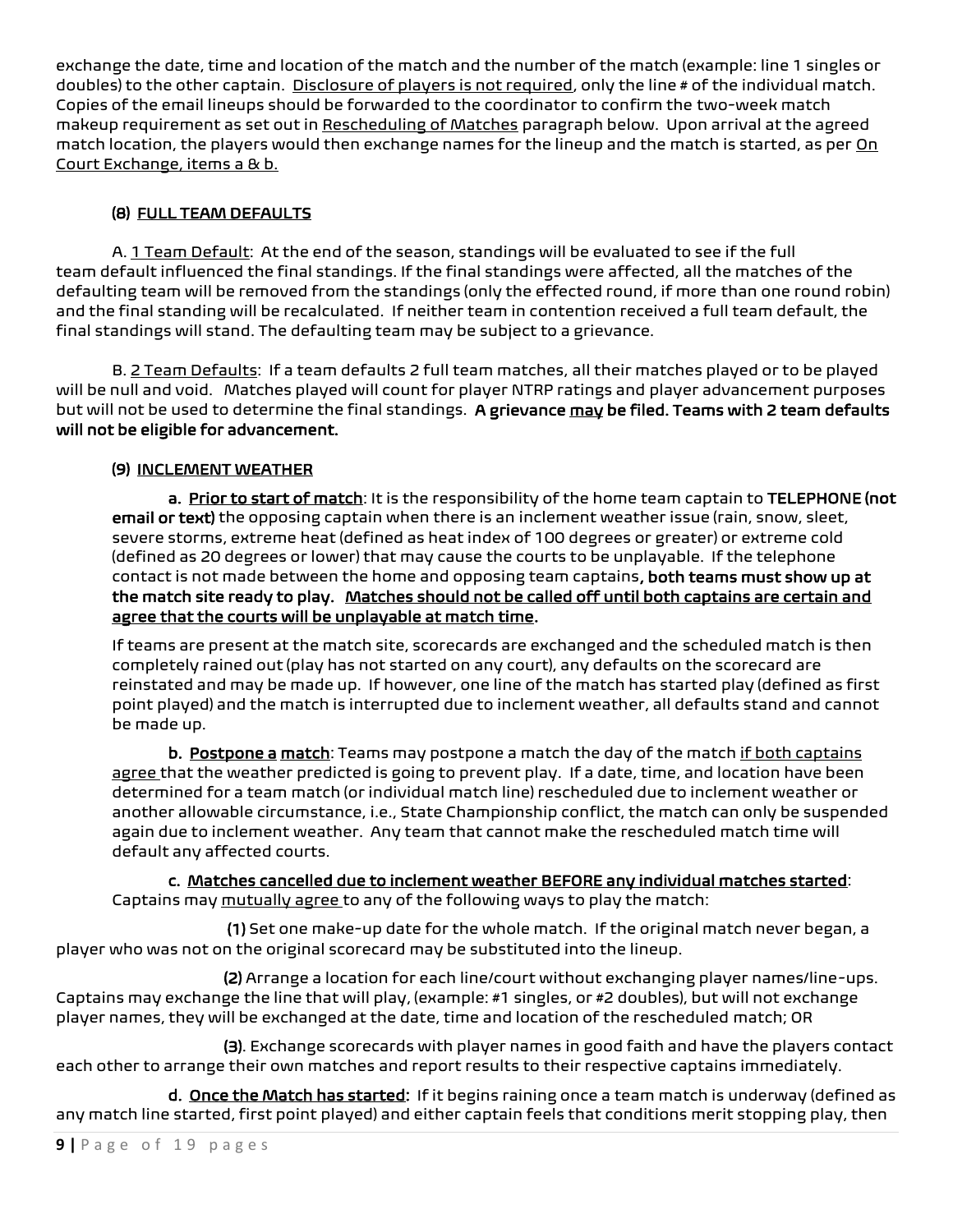the match should be stopped. Players should remain on site for thirty (30) minutes to confirm the match cannot be restarted due to weather conditions. If conditions allow, the match should be resumed from the point, game, and set score existing when the match was stopped. The players must remain the same on each line for the completion of the match. No substitutions of players may be made. If, due to inclement weather, the match will not be completed as started, for any court that has started play (defined as first point played), the lineups will stand. For any court that did not start play (still in warm-ups), teams may substitute players if the substitutions are not listed on the original scorecard.

# (10) RESCHEDULING GUIDELINES FOR INCLEMENT WEATHER

 a. Un-played or incomplete matches should be made up within two (2) weeks of the originally scheduled match. Within four (4) days from the date of the originally scheduled match, the two captains need to determine a mutually agreeable time within the 2 weeks reschedule timeframe. IF A RESCHEDULE DATE/TIME CANNOT BE AGREED UPON, then the captains are required to notify the local league coordinator and the coordinator will then assign a date, time, and location. All lines must be completed within the twoweek timeframe and when all lines have been played the winning captain enters the scores.

## NOTE - If an inclement weather/rainout occurs at the end of the season (the last two (2) scheduled matches of the league season), the reschedule rule is changed to one week for completion of all the match lines with notification of reschedule agreement due to the coordinator within two (2) days.

In the event the local league coordinator is requested to assign a date, time and location for a reschedule due to inability of team players and captains to agree on a reschedule date, IT IS NOTED that this reassignment date is NON-NEGOTIABLE. Further, if this assigned individual match is not completed, the match will be entered as a default for both teams.

 b. It is recommended BUT NOT REQUIRED that both teams share the cost of indoor court rental for makeup matches. Captains and teams MAY ELECT to pay the cost without help from the opposing team. If indoor courts are provided, teams SHOULD play the matches to allow for timely completion of the season. In the event a team is willing to pay for indoor courts to avoid a reschedule due to an inclement weather issue on the date of the original match date, teams ARE REQUIRED to play the match to avoid the reschedule.

 c. In the event teams cannot agree on responsibility of payment of indoor courts and use of said indoor courts for a makeup match, both captains are required to notify the local league coordinator who will then assign a non-negotiable date, time, and location for said match. If said makeup match is not completed, the match in dispute will be entered as a default for both teams.

(11) NEUTRAL FACILITY POLICY: WNC USTA league neutral facilities agree to work with us to provide courts for league play when home team facilities are not available. Notice to captains and teams: If you have a reservation at a neutral facility for a league match made by the coordinator or assistant coordinator, PAYMENT IS REQUIRED IN ADVANCE for use of the neutral facility. Payment is Five Dollars (\$5.00) per court per hour and we reserve for 1 ½ hours and should be paid ONE WEEK (7 days) in advance of the match Example: 3 court match – total cost \$22.50 (each team would share ½ the costs, so each team would pay \$11.25 for 3 court matches. Example: 5 court match – total cost \$37.50 (each team would share ½ the costs, so each team would pay \$18.75 each. Payment is by check or cash and should be sent to the local league coordinator or league assistant. List of neutral facilities and addresses for payment receipt will be provided to captains prior to start of league season.

# (12) CHAMPIONSHIP CONFLICTS

 If a team has 4 or more players on a roster (3 for Singles League matches) who are playing or working at a League Championship at either the North Carolina State, Southern Section or National Levels and have a team match in conflict with these events, then the team can reschedule the match either by playing before the scheduled date or within 2 weeks after the scheduled match (as long as the makeup match occurs within the league season dates). The captain of the team with the conflict must notify the opposing team captain and LLC of the conflict no later than 1 week before the scheduled match and work with both parties to reschedule the match within the above-mentioned timeframe.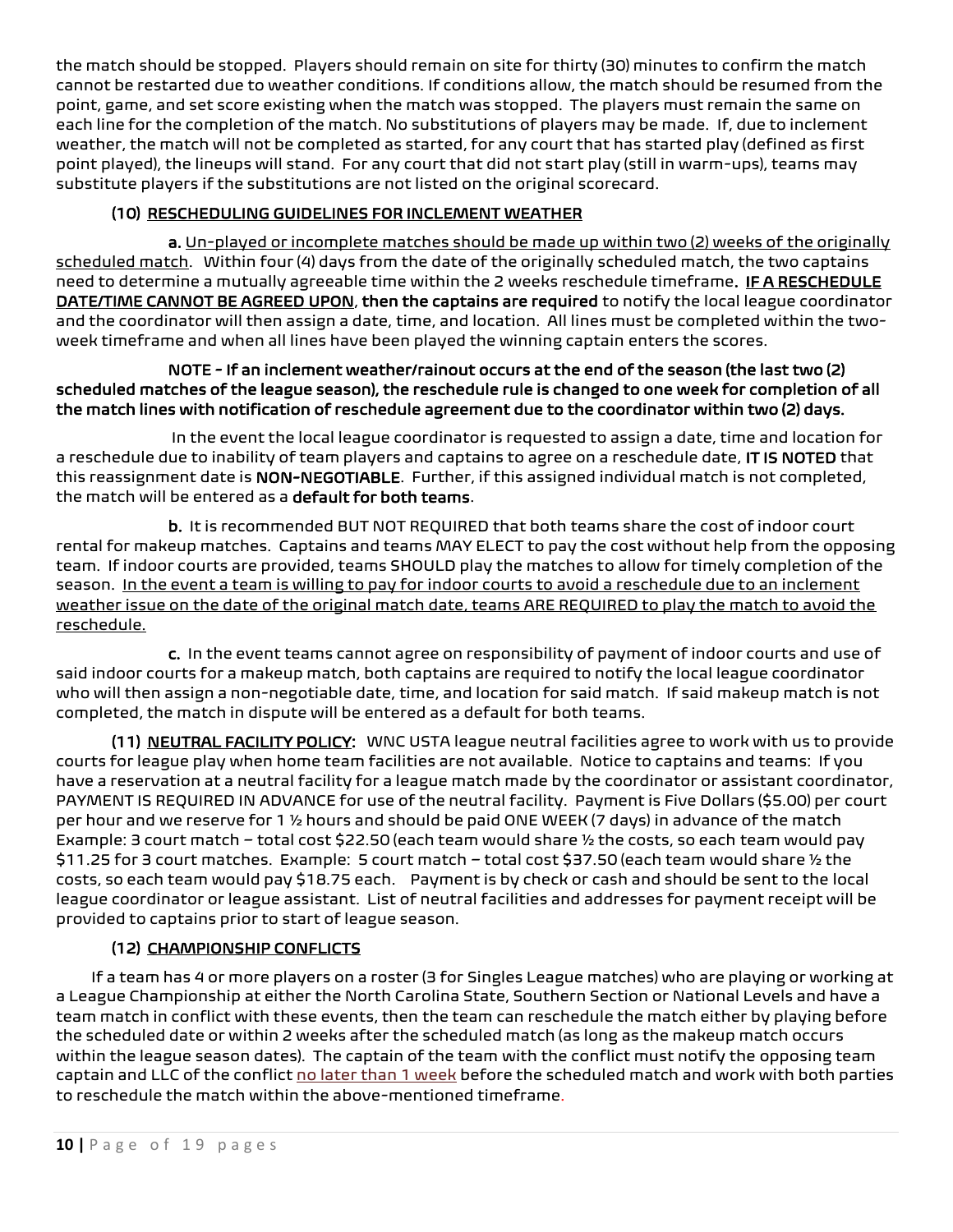#### SPRING ADULT LEAGUE REGULATIONS All applicable regulations in pages 1 thru 12 apply to the Spring League.

# (1) Spring League REGISTRATION DEADLINE & LEVELS OFFERED

Team Creation: All teams must be registered and the minimum required players on TennisLink by Feb. 28, 2022. Minimum team roster requirements: 18 & over - 8 players, 40 & over -7 players, EXCEPT 2.5, 5.0 levels - 5 players; 55 & over and 65 & over - 6 players Maximum team roster for all levels is 15.

Note: 65 & over teams are the only division/age group that may advance directly to a state championship if they are the only team. Teams must be added to TennisLink no later than April 15, 2022, with a minimum roster of players required to form a team. Deadline to add players for 65 & over is April 25, 2022. Captains are required to notify the Local League Coordinator if they qualify for this advancement. Teams that advance directly to a state championship must maintain their roster on TennisLink with majority of players from within the league area represented.

Players: Team members may be added to the team rosters by the dates below:

18 & Over - May 15, 2022 40 & Over - May 15, 2022 55 & Over - April 30, 2022 65 & Over - April 15, 2022

## (2) Spring League NTRP INFORMATION AND LEVELS

The following NTRP levels are offered:

| DIVISION | <b>LEAGUE TYPE</b> | <b>LOCAL LEAGUES</b>         |
|----------|--------------------|------------------------------|
| Adult    | 18 & over          | 2.5, 3.0, 3.5, 4.0, 4.5, 5.0 |
|          | 40 & over          | 2.5, 3.0, 3.5, 4.0, 4.5, 5.0 |
|          | 55 & over          | 3.0, 3.5, 4.0, 9.0           |
|          | 65 & over          | 3.0, 3.5, 4.0, 9.0           |

#### (3) Spring League PLAYER ELIGIBILITY

a. A player may play in more than one NTRP level within a division in the same local league during the same season. However, no scheduling provisions will be made for these players.

b. A player may not play on a team that is below their NTRP level. A player may play only one NTRP level above the player's current NTRP rating (example: 3.5 may play on a 4.0, but not a 4.5 level).

 c. Straight NTRP level teams may not have a player with an NTRP rating higher than the NTRP level in which the player is competing.

d. 2.5 and 5.0 levels – 18  $\&$  O format plays 1 single, 2 doubles; 2.5 and 5.0 levels – 40  $\&$  O format plays 3 doubles lines.

 d. In the 9.0 NTRP level in the 55 & over league, the combined level of players on a team cannot be separated by more than 1.0 NTRP point or exceed the 9.0 combined level.

 f. North Carolina League Tennis Regulations state "Any player on two or more teams advancing to a North Carolina State Championships may play unless those teams are in the same NTRP level (ex. 2 adult 3.5 teams from different local leagues). \*There will be NO special consideration in scheduling. \*There is the possibility of several matches in 1 day. \*The player is considered a different player for each team or teams which requires separate championship fees for each team."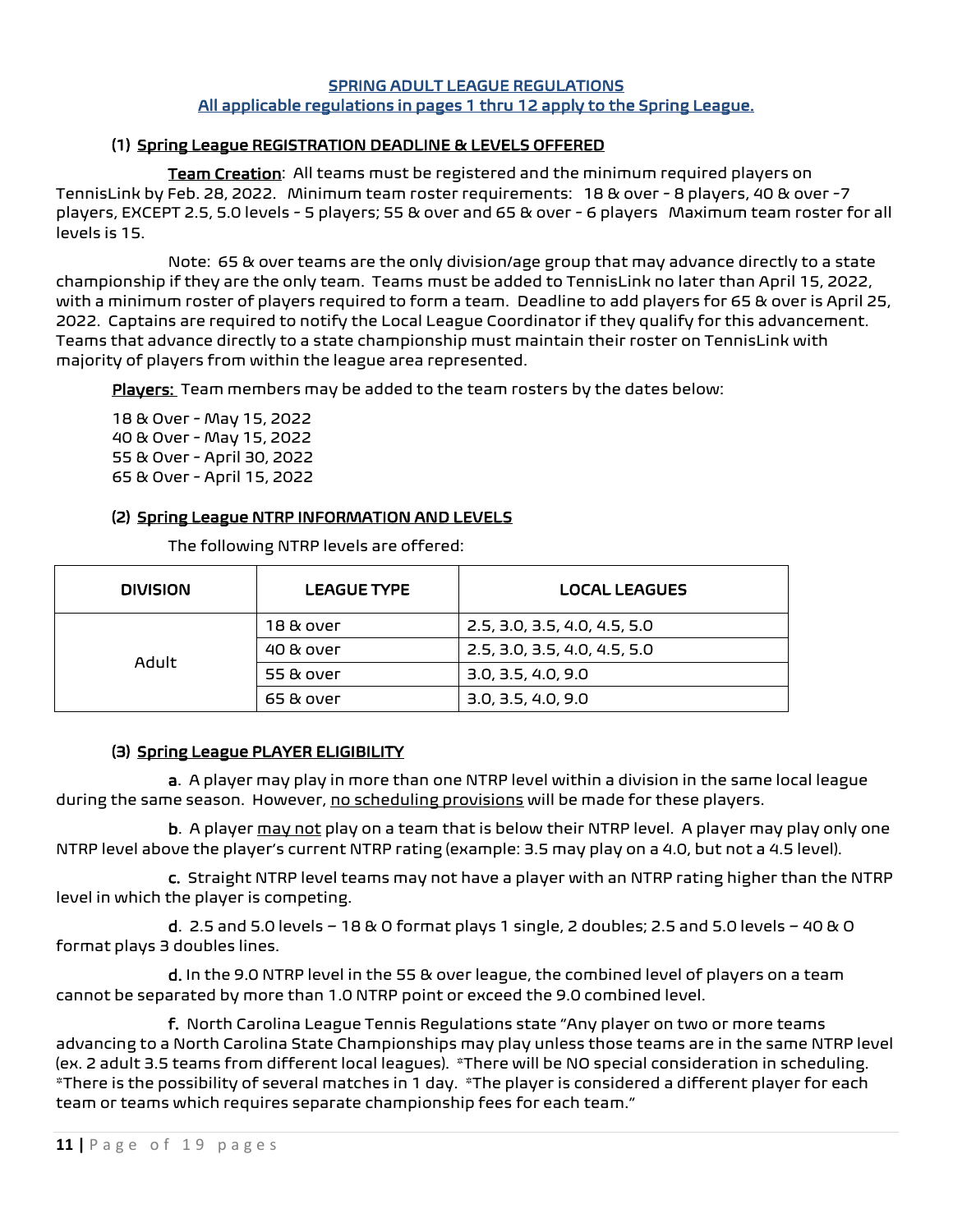## (4) Spring League CHAMPIONSHIP ELIGIBILITY:

Players must play in a minimum number of matches as follows to be eligible to advance to the State Championships (excepting players on teams advancing directly to the State Championships, as provided for in the 2022 USTA North Carolina League Tennis Regulations):

18 & over, 40 & over, 55 & over - minimum matches required - two (2). One (1) default may count as part of the required matches if the player was present to accept the forfeit and will not count for the forfeiting player.

65 & over - minimum match required- one (1) if local league play. One (1) default may count as part of the required matches if the player was present to accept the forfeit and will not count for the forfeiting player

# (5) Spring League LEVELS, LINES OF PLAY & FORMAT OF PLAY

# 18 & over

18 & over - 2.5 - 1 single, 2 doubles 18 & over - 3.0 - 2 singles, 3 doubles 18 & over - 3.5 - 2 singles, 3 doubles 18 & over - 4.0 - 2 singles, 3 doubles 18 & over - 4.5 - 2 singles, 3 doubles 18 & over - 5.0 - 1 singles, 2 doubles 18 & over - 5.5 - 1 singles, 2 doubles 40 & over

2.5\*, 3.0, 3.5, 4.0, 4.5, 5.0\* - 3 doubles - Western NC local level play format

(Teams at State Championship will play 1 single, 3 doubles in 3.0, 3.5, 4.0, 4.5 levels. 2.5\* and 5,0\* levels play 3 doubles at State Championship)

55 & over - 3.0, 3.5, 4.0, 9.0 - 3 doubles

9.0 level team that uses combined NTRP rating is exempted from 40% Rule for two team leagues. The highest-level player allowed on a 9.0 level team is 5.0 NTRP and the minimum allowed NTRP rating is 4.0. Doubles team cannot exceed 9.0 level combined and players may not be separated by more than 1.0 NTRP point.

65 & over - 3.0, 3.5, 4.0, 9.0 - 3 doubles

# MIXED DOUBLES LEAGUE REGULATIONS

## All applicable regulations in pages 1 thru 12 apply to the Mixed Doubles League.

## (1) Mixed Doubles League REGISTRATION DEADLINE

Team Creation: All teams must be registered and the minimum required players on TennisLink by May 15, 2022. Maximum of 15 players allowed on team roster.

Note: 55 & over and 65 & over teams that are the only teams in their division/age may advance directly to the state championship. Teams must be added to TennisLink with a minimum roster of players required to form a team by July 15, 2022. 55 & over and 65 & over direct advance teams may add players until August 14, 2022. Captains are required to notify the Local League Coordinator if they qualify for this advancement. Teams that advance directly to a state championship must maintain their roster on TennisLink with a majority of players from within the league area represented.

Players: Players may be added to team rosters for all age levels by July 30, 2021.

# (2) Mixed Doubles League NTRP INFORMATION AND LEVELS

NTRP Levels Offered: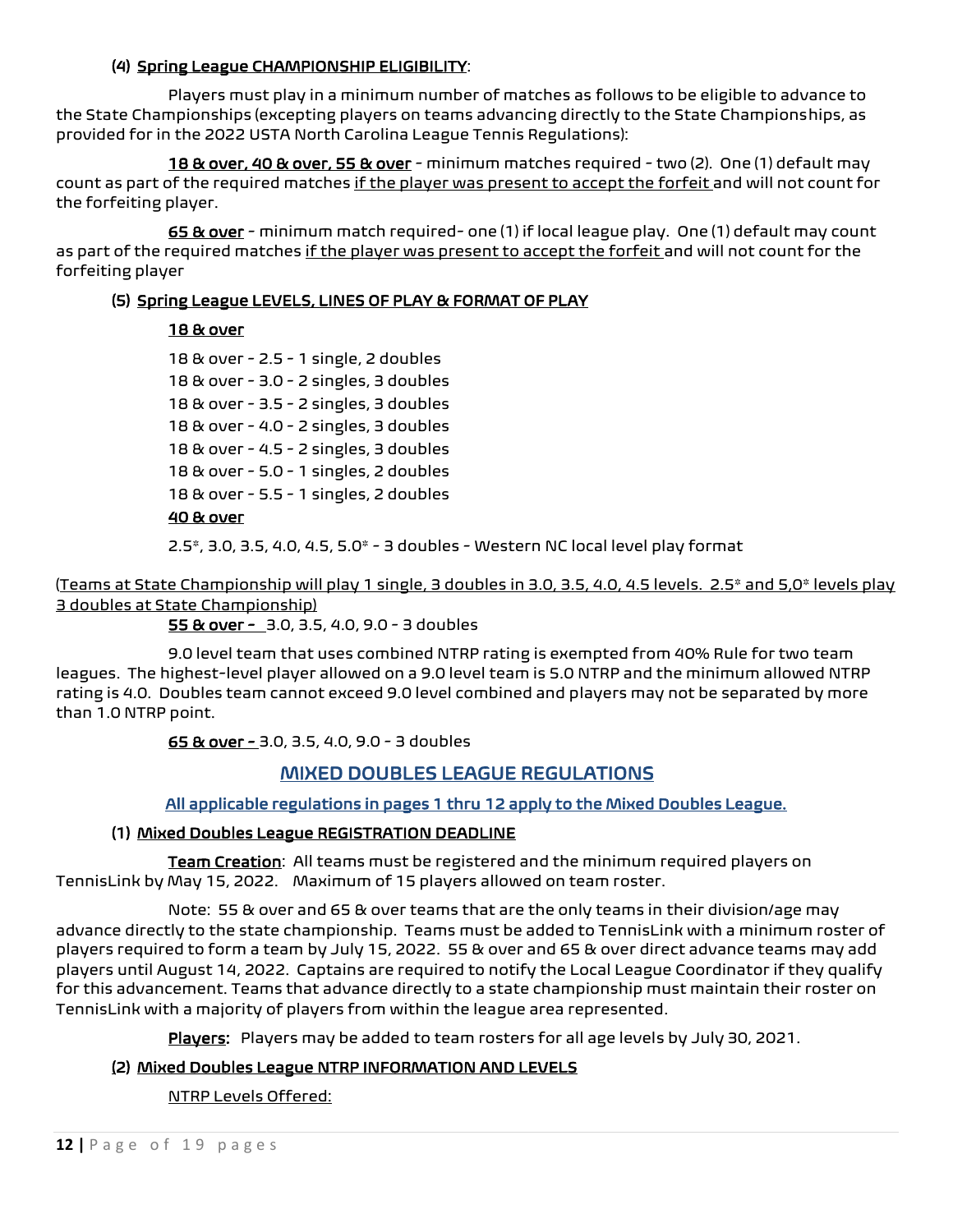18 & over - 2.5, 6.0, 7.0, 8.0, 9.0, 10.0 40 & over - 6.0, 7.0, 8.0, 9.0 55 & over - 6.0, 7.0, 8.0 65 & over -6.0, 7.0, 8.0

a. A player may play in more than one NTRP level within a division in the same local league during the same season. However, no scheduling provisions will be made for these players.

 b. The individual team level of partners may not be separated by more than1.0 NTRP point (example: 8.0 team allows a 4.5 and 3.5 to play together, but a 5.0 and 3.0 may not play together). The combined levels of each doubles pair cannot exceed the team level.

| <b>Adult &amp; Mixed</b><br>Combined<br>Level | Minimum Rating a<br>Player May Have |
|-----------------------------------------------|-------------------------------------|
| 5.0                                           | 2.5                                 |
| 6.0                                           | 2.5                                 |
| 7.0                                           | 3.0                                 |
| 8.0                                           | 3.5                                 |
| 9.0                                           | 4.0                                 |
| 10.0                                          | 45                                  |

c. North Carolina League Tennis Regulations state "Any player on two or more teams advancing to a North Carolina State Championships may play unless those teams are in the same NTRP level (ex. 2 adult 18 & over 7.0 teams from different local leagues). \*There will be NO special consideration in scheduling. \*There is the possibility of several matches in 1 day. \*The player is considered a different player for each team or teams which requires separate championship fees for each team."

 d. Players may compete on more than one team except if the teams are on the same level, the same age division and in the same local league.

# (3) Mixed Doubles League PLAYER ELIGIBILITY

Championship Play: As provided in the USTA North Carolina League Tennis Regulations, players are eligible to advance to the State Championship competition if that player has played on the same team in at least two matches (one match for 65 & over). One default received by the player during local league or championship competition shall count for advancing if the player was present to accept the forfeit and will not count for the forfeiting player. Retired matches shall count toward advancing for all players involved.

Teams Advancing Directly - if they are the only local team, 55 & over and 65 & over teams are exempt, and players are not required to play any qualifying matches to advance directly to state championships.

# TRI-LEVEL LEAGUE REGULATIONS

# All applicable regulations in pages 1 thru 12 apply to the Tri-Level League

# (1) Tri-Level League REGISTRATION DEADLINE

Team Creation: All teams must be registered and have at least 6 players on TennisLink by May 15, 2022. Maximum of 15 players allowed on team roster.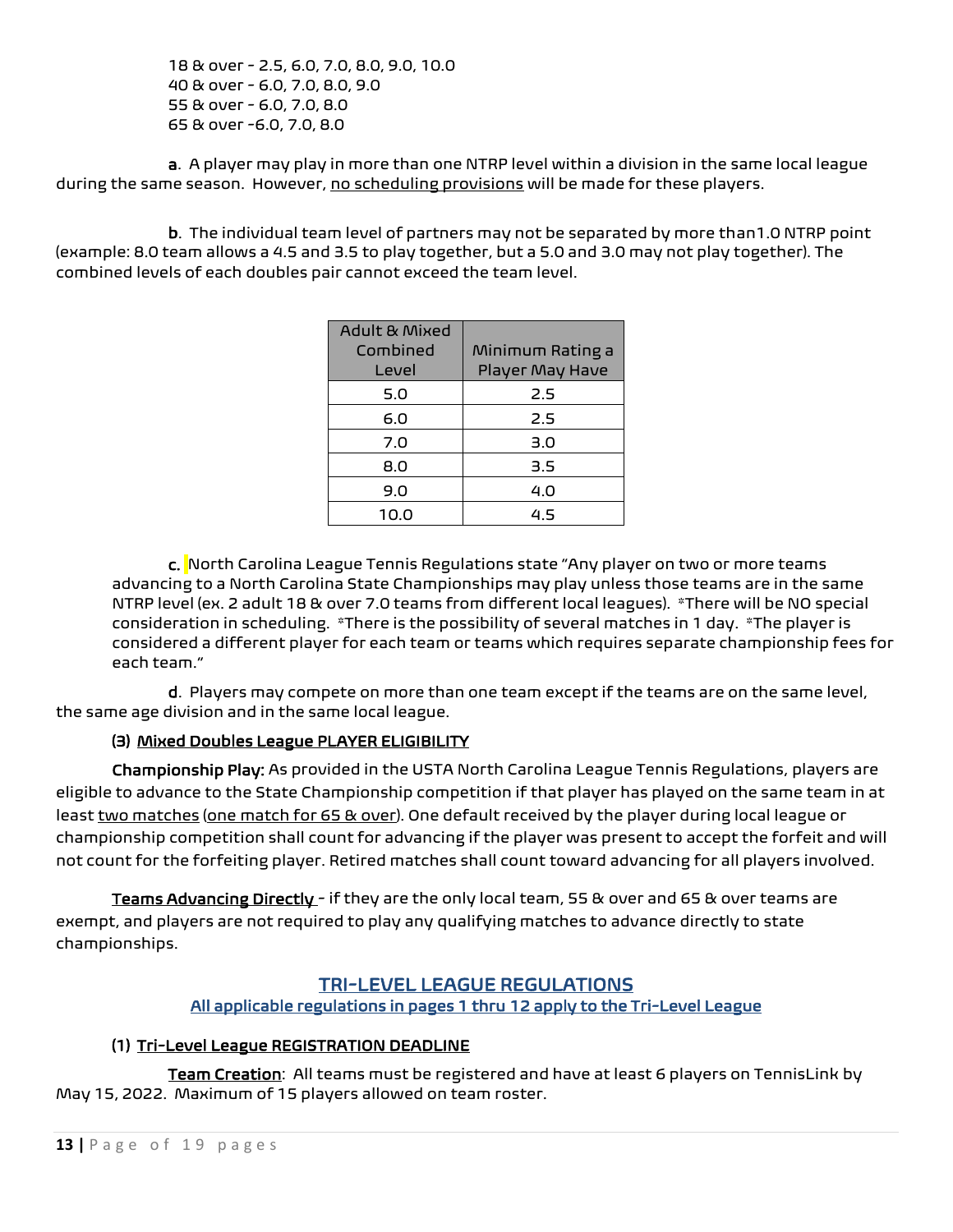Note: All Tri-Level Teams may advance directly to the State Championship if they are the only team in their flight. Direct Advance teams must be added to TennisLink with an initial roster by July 15, 2022. The majority of the roster must be made of players from within the league area represented. Rosters in TennisLink must be complete by August 28, 2022, after which no changes may be made.

Players: Team members may be added to the team rosters until July 30, 2022.

# (2) Tri-Level League NTRP INFORMATION AND LEVELS

#### NTRP Levels Offered:

18 & over - Men - 3.0/3.5/4.0 18 & over - Men - 3.5/4.0/4.5 18 & over - Men - 4.0/4.5/5.0 18 & over - Women - 2.5/3.0/3.5 18 & over - Women - 3.0/3.5/4.0 18 & over - Women - 3.5/4.0/4.5 18 & over - Women - 4.0/4.5/5.0 55 & over – Men – 3.0/3.5/4.0 55 & over – Men – 3.5.4.0/4.5 55 & over – Women- 3.0/3.5/4.0 55 & over – Women – 3.5/4.0/4.5

a. A player may play in more than one NTRP level within a division in the same local league during the same season. However, no scheduling provisions will be made for these players.

b. A player may not play on a team that is below their NTRP level. A player may play only one NTRP level above the player's current NTRP rating (example: 3.5 may play up on a 4.0 level, but not a 4.5 level).

 c. North Carolina League Tennis Regulations state "Any player on two or more teams advancing to a North Carolina State Championships may play unless those teams are in the same NTRP level (ex. Two 18 & Over 3.5./3.0/2.5 teams from different local leagues). \*There will be NO special consideration in scheduling. \*There is the possibility of several matches in 1 day. \*The player is considered a different player for each team or teams which requires separate championship fees for each team."

## (3) Tri-Level League PLAYER ELIGIBILITY

Championship Play: As provided in the USTA North Carolina League Tennis Regulations, players are eligible to advance to the State Championship competition if that player has played on the same team in at least one match. One default received by the player during local league or championship competition shall count for advancing if the player was present to accept the forfeit and will not count for the forfeiting player. Retired matches shall count toward advancing for all players involved.

Teams Advancing Directly - if they are the only local team, teams are exempt and players are not required to play any qualifying matches to advance directly to state championships.

## (4) Tri-Level League Specific Regulations

## a. Defaults

 Defaults are not required from the bottom up as per general league regulations. Tri-Level teams play the highest level available at court 1, the next level at court 2, and the lowest level at court 3. (Example - line 1 players and line 3 players are available, but no line 2, then line 2 is defaulted).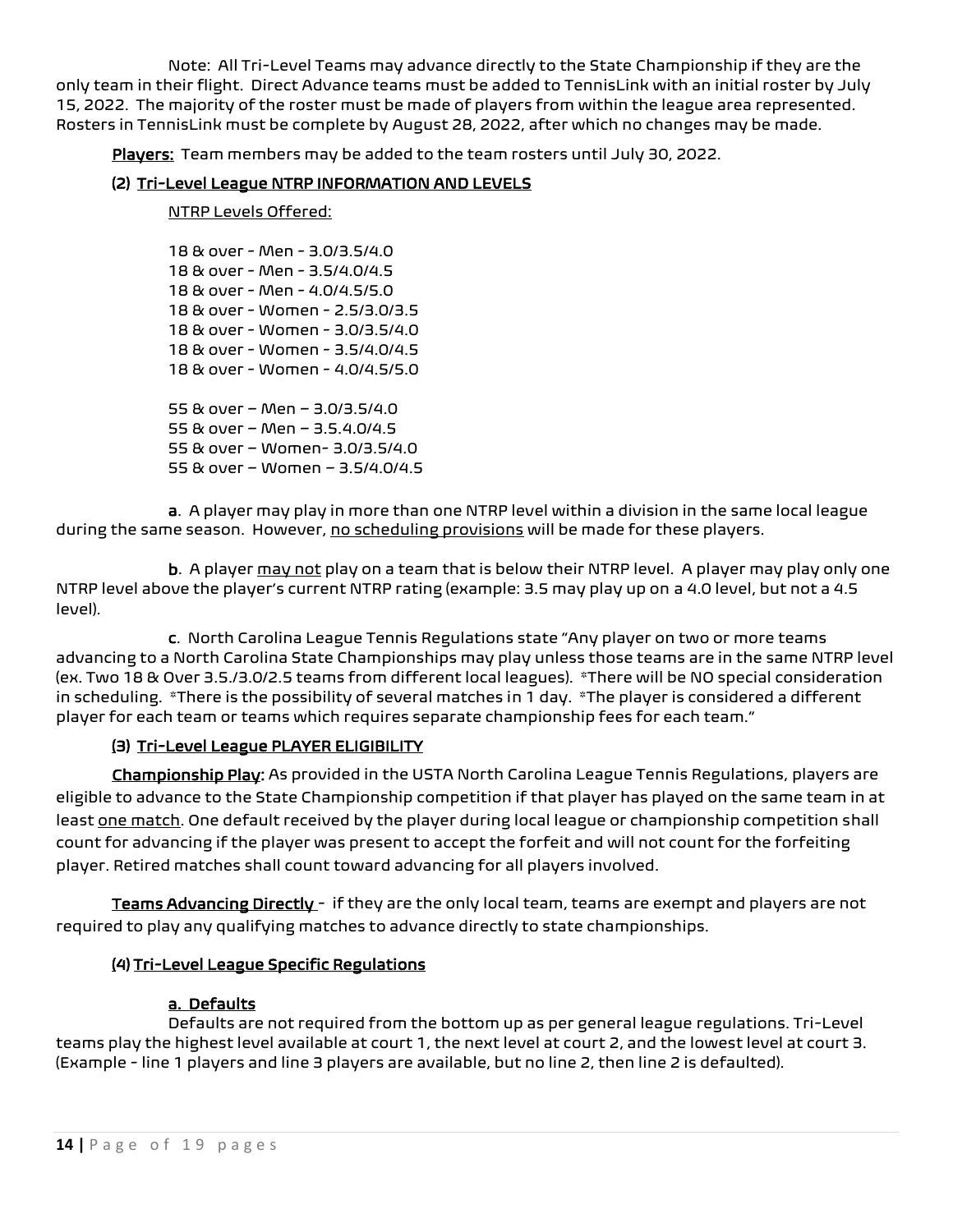# SINGLES LEAGUE REGULATIONS All applicable regulations in pages 1 thru 12 apply to the Singles League.

# (1) Singles League REGISTRATION DEADLINE

Team Creation: All teams must be registered and have at least 3 players on TennisLink by June 15, 2022. Maximum of 9 players allowed on team rosters.

 Singles teams may advance directly to the State Championship, if they are the only team in their flight, and the team must be added to TennisLink no later than September 11, 2022. Teams that advance directly to a state championship must maintain their roster on TennisLink with majority of players from within the league area represented

Players: Team members may be added to the team rosters until August 15, 2022.

# (2) Singles League NTRP INFORMATION AND LEVELS

## NTRP Levels Offered:

 18 & over - Men – 2.5, 3.0, 3.5, 4.0, 4.5, 5.0 18 & over - Women - 2.5, 3.0, 3.5, 4.0, 4.5, 5.0 40 & over - Men - 3.0, 3.5, 4.0, 4.5 40 & over - Women - 3.0, 3.5, 4.0, 4.5 55 & over - Women - 3.0, 3.5, 4.0 55 & over - Men - 3.0, 3.5, 4.0

a. A player may play in more than one NTRP level within a division in the same local league during the same season. However, no scheduling provisions will be made for these players.

b. A player may not play on a team that is below their NTRP level. A player may play only one NTRP level above the player's current NTRP rating (example: 3.5 may play up on a 4.0 level, but not a 4.5 level).

 c. North Carolina League Tennis Regulations state "Any player on two or more teams advancing to a North Carolina State Championships may play unless those teams are in the same NTRP level (ex. Two 18 & over 3.5 teams from different local leagues). \*There will be NO special consideration in scheduling. \*There is the possibility of several matches in 1 day. \*The player is considered a different player for each team or teams which requires separate championship fees for each team."

## (3) Singles League PLAYER ELIGIBILITY

 Championship Play: Players must play in a minimum number of matches as follows to be eligible to advance to the State Championships (excepting players on teams advancing directly to the State Championships, as provided for in Rule II, E, of the 2020 USTA North Carolina League Tennis Regulations):

18 & over, 40 & over - minimum matches - 1 (one) if local league play. One (1) default may count as part of the required matches if the player was present to accept the forfeit and will not count for the forfeiting player.

# SOUTHERN COMBO DOUBLES LEAGUE REGULATIONS

## All applicable regulations in pages 1 thru 12 apply to the Southern Combo Doubles League

## (1) Combo Doubles League REGISTRATION DEADLINE

Team Creation: All teams must be registered and have at least 6 players on TennisLink by July 30, 2022. Maximum of 15 players allowed on team rosters.

 Note: Teams permitted to advance to the State Championship if they are the only local team are as follows: 18 & over 5.5, 9.5 and 10.5 teams; 40 & over 5.5 and 9.5 teams; and all 55 & over and 65 & over team. Teams that may advance directly to a State Championship must be registered on TennisLink with an